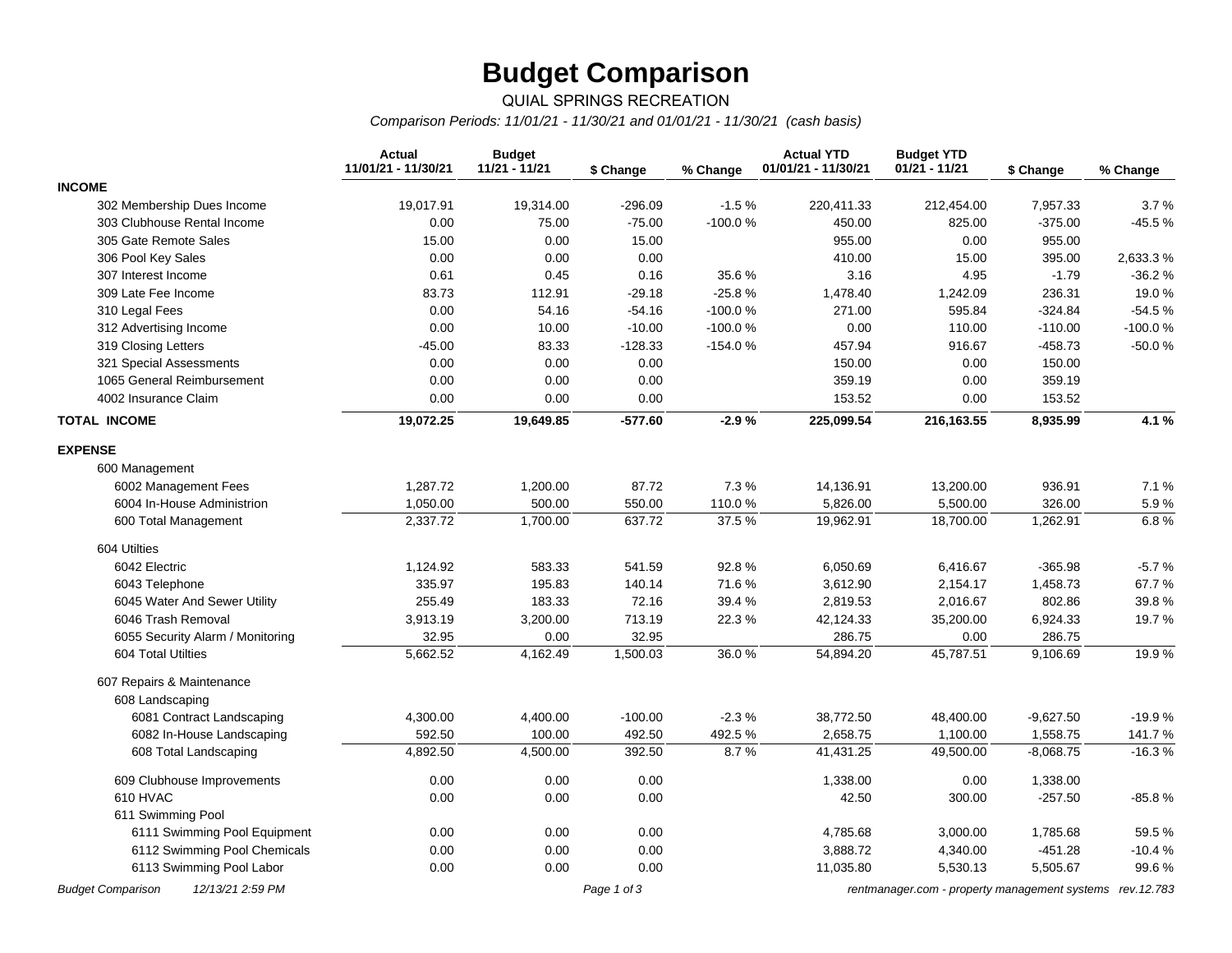|                                      | <b>Actual</b><br>11/01/21 - 11/30/21 | <b>Budget</b><br>11/21 - 11/21 | \$ Change   | % Change  | <b>Actual YTD</b><br>01/01/21 - 11/30/21 | <b>Budget YTD</b><br>01/21 - 11/21 | \$ Change    | % Change  |
|--------------------------------------|--------------------------------------|--------------------------------|-------------|-----------|------------------------------------------|------------------------------------|--------------|-----------|
| 6114 Swimming Pool License/CED       | 0.00                                 | 0.00                           | 0.00        |           | 287.50                                   | 275.00                             | 12.50        | 4.5%      |
| 611 Other Swimming Pool              | 26.27                                | 0.00                           | 26.27       |           | 26.27                                    | 0.00                               | 26.27        |           |
| 611 Total Swimming Pool              | 26.27                                | 0.00                           | 26.27       |           | 20,023.97                                | 13,145.13                          | 6,878.84     | 52.3%     |
| 613 Electrical                       | 0.00                                 | 0.00                           | 0.00        |           | 62.70                                    | 350.00                             | $-287.30$    | $-82.1%$  |
| 617 Materials & Supplies             | 0.00                                 | 65.00                          | $-65.00$    | -100.0%   | 1,944.60                                 | 715.00                             | 1,229.60     | 172.0%    |
| 618 Plumbing                         | 64.00                                | 58.33                          | 5.67        | 9.7%      | 796.98                                   | 641.67                             | 155.31       | 24.2 %    |
| 619 Contract Labor                   | 200.00                               | 166.66                         | 33.34       | 20.0%     | 8.607.24                                 | 1,833.34                           | 6,773.90     | 369.5%    |
| 620 Pest Control                     | 0.00                                 | 0.00                           | 0.00        |           | 5.94                                     | 100.00                             | $-94.06$     | $-94.1%$  |
| 621 Fence & Gate Repairs             |                                      |                                |             |           |                                          |                                    |              |           |
| 6210 Gate Repair                     | 0.00                                 | 166.66                         | $-166.66$   | $-100.0%$ | 328.00                                   | 1,833.34                           | $-1,505.34$  | $-82.1%$  |
| 6211 Camera Repairs                  | 0.00                                 | 83.33                          | $-83.33$    | $-100.0%$ | 0.00                                     | 916.67                             | $-916.67$    | $-100.0%$ |
| 6212 Gate Mechanical                 | 0.00                                 | 133.33                         | $-133.33$   | $-100.0%$ | 6,375.60                                 | 7,333.33                           | $-957.73$    | $-13.1%$  |
| 621 Total Fence & Gate Repairs       | 0.00                                 | 383.32                         | $-383.32$   | $-100.0%$ | 6,703.60                                 | 10,083.34                          | $-3,379.74$  | $-33.5%$  |
| 624 Parking Lot                      | 0.00                                 | 0.00                           | 0.00        |           | 1,700.00                                 | 0.00                               | 1,700.00     |           |
| 607 Other Repairs & Maintenance      | 0.00                                 | 0.00                           | 0.00        |           | $-176.05$                                | 0.00                               | $-176.05$    |           |
| 607 Total Repairs & Maintenance      | 5,182.77                             | 5,173.31                       | 9.46        | 0.2%      | 82,480.73                                | 76,668.48                          | 5,812.25     | 7.6%      |
| 630 Special Assessment Project       |                                      |                                |             |           |                                          |                                    |              |           |
| 633 Camera Equipment                 | 0.00                                 | 0.00                           | 0.00        |           | 197.70                                   | 0.00                               | 197.70       |           |
| 630 Total Special Assessment Project | 0.00                                 | 0.00                           | 0.00        |           | 197.70                                   | 0.00                               | 197.70       |           |
| 669 Taxes / Insurance                |                                      |                                |             |           |                                          |                                    |              |           |
| 670 Insurance                        | 0.00                                 | 0.00                           | 0.00        |           | 7,105.28                                 | 4,350.00                           | 2,755.28     | 63.3%     |
| 669 Total Taxes / Insurance          | 0.00                                 | 0.00                           | 0.00        |           | 7,105.28                                 | 4,350.00                           | 2,755.28     | 63.3%     |
| 671 Legal, Professional Fees         |                                      |                                |             |           |                                          |                                    |              |           |
| 6710 Legal Counsel                   | 111.06                               | 212.00                         | $-100.94$   | $-47.6%$  | 155.06                                   | 2,332.00                           | $-2,176.94$  | $-93.4%$  |
| 6711 Lien Filing Fees                | 0.00                                 | 60.00                          | $-60.00$    | $-100.0%$ | 793.00                                   | 240.00                             | 553.00       | 230.4 %   |
| 671 Total Legal, Professional Fees   | 111.06                               | 272.00                         | $-160.94$   | $-59.2%$  | 948.06                                   | 2,572.00                           | $-1,623.94$  | $-63.1%$  |
| 676 Accounting                       |                                      |                                |             |           |                                          |                                    |              |           |
| 6761 Accounting Software             | 110.00                               | 110.00                         | 0.00        | 0.0%      | 880.00                                   | 1,210.00                           | $-330.00$    | $-27.3%$  |
| 6762 Accounting Services             | 0.00                                 | 0.00                           | 0.00        |           | 275.00                                   | 250.00                             | 25.00        | 10.0%     |
| 676 Total Accounting                 | 110.00                               | 110.00                         | 0.00        | 0.0%      | 1,155.00                                 | 1,460.00                           | $-305.00$    | $-20.9%$  |
| 677 Printing & Publication           |                                      |                                |             |           |                                          |                                    |              |           |
| 6770 Postage                         | 61.66                                | 0.00                           | 61.66       |           | 219.06                                   | 331.00                             | $-111.94$    | $-33.8%$  |
| 6771 Copy Services                   | 0.00                                 | 300.00                         | $-300.00$   | $-100.0%$ | 0.00                                     | 425.00                             | $-425.00$    | $-100.0%$ |
| 677 Other Printing & Publication     | 0.00                                 | 250.00                         | $-250.00$   | $-100.0%$ | 0.00                                     | 500.00                             | $-500.00$    | $-100.0%$ |
| 677 Total Printing & Publication     | 61.66                                | 550.00                         | $-488.34$   | $-88.8%$  | 219.06                                   | 1,256.00                           | $-1,036.94$  | $-82.6%$  |
| 690 Other Expenses                   |                                      |                                |             |           |                                          |                                    |              |           |
| 692 Reserve Fund                     | 0.00                                 | 5,000.00                       | $-5,000.00$ | $-100.0%$ | 0.00                                     | 55,000.00                          | $-55,000.00$ | $-100.0%$ |
| 690 Other Other Expenses             | 149.68                               | 0.00                           | 149.68      |           | 149.68                                   | 0.00                               | 149.68       |           |
| 690 Total Other Expenses             | 149.68                               | 5,000.00                       | $-4,850.32$ | $-97.0%$  | 149.68                                   | 55,000.00                          | $-54,850.32$ | -99.7%    |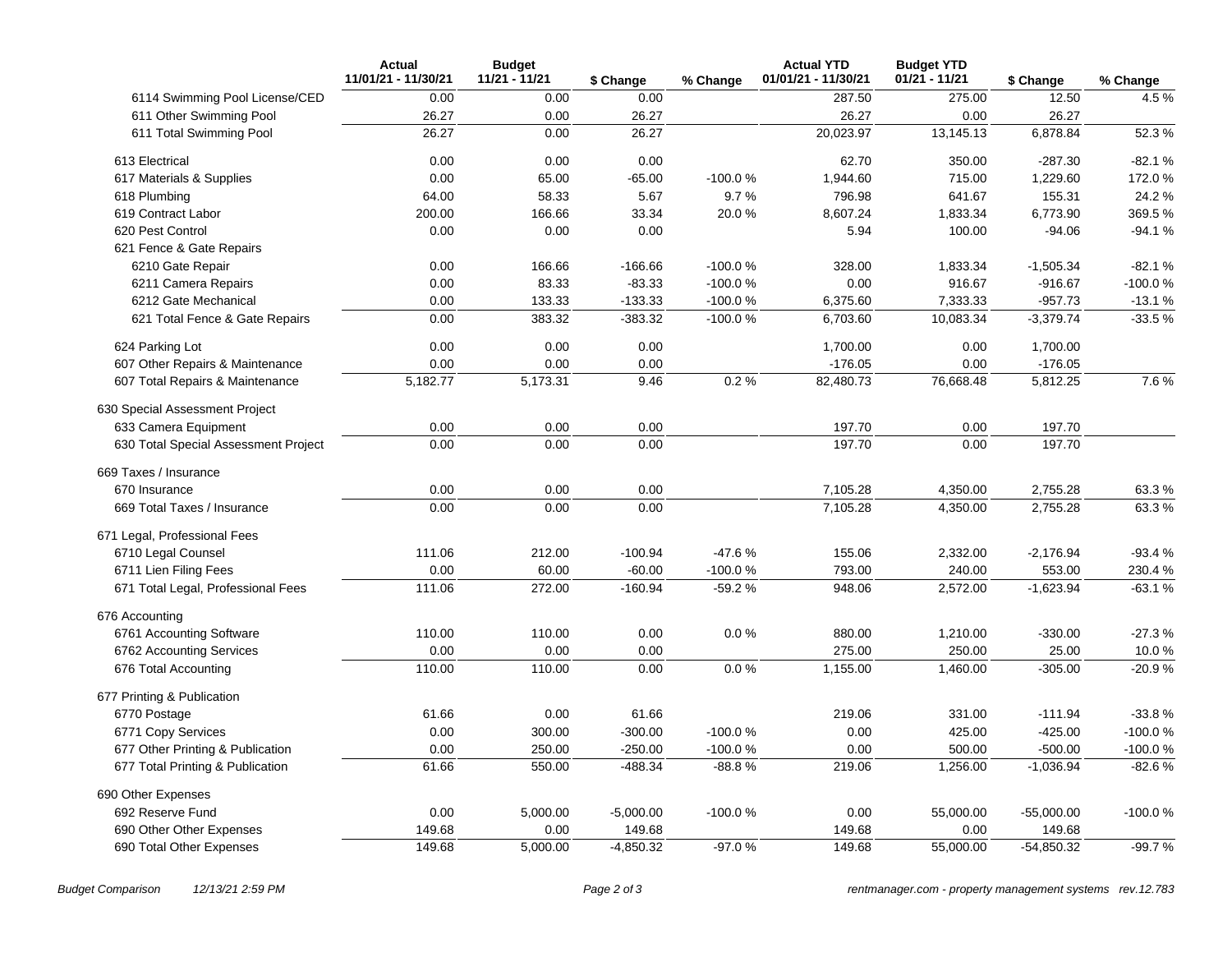|                                 | <b>Actual</b><br>11/01/21 - 11/30/21 | <b>Budget</b><br>11/21 - 11/21 | \$ Change   | % Change | <b>Actual YTD</b><br>01/01/21 - 11/30/21 | <b>Budget YTD</b><br>$01/21 - 11/21$ | \$ Change    | % Change |
|---------------------------------|--------------------------------------|--------------------------------|-------------|----------|------------------------------------------|--------------------------------------|--------------|----------|
| 691 Adjustments To Expenses     | 0.00                                 | 0.00                           | 0.00        |          | 0.50                                     | 0.00                                 | 0.50         |          |
| 700 Office / Admin              |                                      |                                |             |          |                                          |                                      |              |          |
| 673 Bank Fees                   | 10.00                                | 0.00                           | 10.00       |          | 56.50                                    | 0.00                                 | 56.50        |          |
| 7002 Clubhouse Decor / Seasonal | 0.00                                 | 0.00                           | 0.00        |          | 300.00                                   | 0.00                                 | 300.00       |          |
| 7003 Office Supplies            | 31.49                                | 45.00                          | $-13.51$    | $-30.0%$ | 504.20                                   | 495.00                               | 9.20         | 1.9%     |
| 700 Other Office / Admin        | 150.00                               | 0.00                           | 150.00      |          | 150.00                                   | 0.00                                 | 150.00       |          |
| 700 Total Office / Admin        | 191.49                               | 45.00                          | 146.49      | 325.5%   | 1,010.70                                 | 495.00                               | 515.70       | 104.2 %  |
| TOTAL EXPENSE                   | 13,806.90                            | 17,012.80                      | $-3,205.90$ | $-18.8%$ | 168,123.82                               | 206,288.99                           | $-38,165.17$ | $-18.5%$ |
| OTHER INCOME                    |                                      |                                |             |          |                                          |                                      |              |          |
| 800 Unallocated Prepays         | $-538.98$                            | 0.00                           | $-538.98$   |          | $-253.89$                                | 0.00                                 | $-253.89$    |          |
| TOTAL OTHER INCOME              | $-538.98$                            | 0.00                           | -538.98     |          | $-253.89$                                | 0.00                                 | $-253.89$    |          |
| <b>NET INCOME</b>               | 4,726.37                             | 2,637.05                       | 2,089.32    | 79.2%    | 56,721.83                                | 9,874.56                             | 46,847.27    | 474.4 %  |
| <b>NET INCOME SUMMARY</b>       |                                      |                                |             |          |                                          |                                      |              |          |
| Income                          | 19,072.25                            | 19,649.85                      | $-577.60$   | $-2.9%$  | 225,099.54                               | 216,163.55                           | 8,935.99     | 4.1 %    |
| Expense                         | $-13,806.90$                         | $-17,012.80$                   | 3,205.90    | 18.8%    | -168,123.82                              | $-206,288.99$                        | 38,165.17    | 18.5%    |
| Other Income & Expense          | $-538.98$                            | 0.00                           | $-538.98$   |          | $-253.89$                                | 0.00                                 | $-253.89$    |          |
| <b>NET INCOME</b>               | 4,726.37                             | 2,637.05                       | 2,089.32    | 79.2%    | 56,721.83                                | 9,874.56                             | 46,847.27    | 474.4 %  |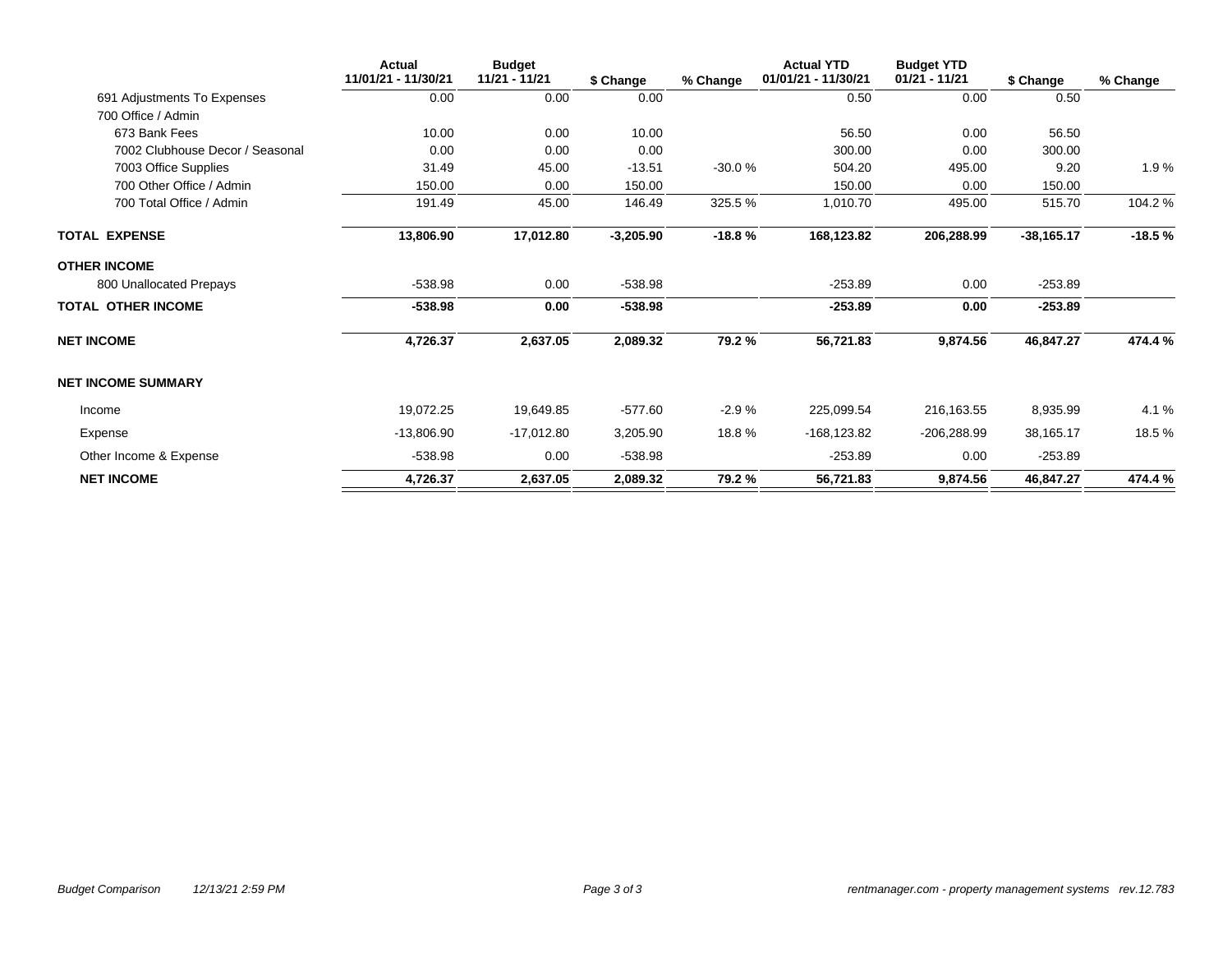## **Actual/Budget Fiscal Year Analysis**

QSREC

*Analysis for Fiscal Year 01/01/21 - 12/31/21 (cash basis) as of As of 11/30/21*

|                                     |               |                  |                               |               |                     | <b>Actual</b> |                     |               |               |               |               | $+\vdash$ Budget $+$ | <b>REVISED</b>                                | <b>ORIGINAL</b> |
|-------------------------------------|---------------|------------------|-------------------------------|---------------|---------------------|---------------|---------------------|---------------|---------------|---------------|---------------|----------------------|-----------------------------------------------|-----------------|
|                                     | <b>JAN 21</b> | <b>FEB 21</b>    | <b>MAR 21</b>                 | <b>APR 21</b> | <b>MAY 21</b>       | <b>JUN 21</b> | <b>JUL 21</b>       | <b>AUG 21</b> | <b>SEP 21</b> | <b>OCT 21</b> | <b>NOV 21</b> | <b>DEC 21</b>        | <b>TOTAL</b>                                  | <b>BUDGET</b>   |
| <b>INCOME</b>                       |               |                  |                               |               |                     |               |                     |               |               |               |               |                      |                                               |                 |
| 302 Membership Dues Incom 20,538.77 |               | 19,019.31        | 21,325.35                     |               | 21,344.36 19,451.31 | 19,048.91     | 19,404.10 20,509.21 |               | 19,771.25     | 20,980.85     |               | 19,017.91  19,314.00 | 239,725.33 231,768.00                         |                 |
| 303 Clubhouse Rental Income         | 84.50         | 60.50            | 5.00                          | 75.00         | 0.00                | 225.00        | 0.00                | 0.00          | 0.00          | 0.00          | 0.00          | 75.00                | 525.00                                        | 900.00          |
| 305 Gate Remote Sales               | 15.00         | 20.00            | 150.00                        | 185.00        | 120.00              | 162.00        | 48.00               | 75.00         | 85.00         | 80.00         | 15.00         | 0.00                 | 955.00                                        | 0.00            |
| 306 Pool Key Sales                  | 0.00          | 0.00             | 0.00                          | 0.00          | 109.50              | 135.50        | 65.00               | 35.00         | 15.00         | 50.00         | 0.00          | 0.00                 | 410.00                                        | 15.00           |
| 307 Interest Income                 | 0.06          | 0.06             | 0.06                          | 0.06          | 0.31                | 0.43          | 0.00                | 1.14          | 0.43          | 0.00          | 0.61          | 0.45                 | 3.61                                          | 5.40            |
| 309 Late Fee Income                 | 127.30        | 59.95            | 204.12                        | 183.92        | 84.11               | 174.95        | 67.97               | 105.33        | 136.37        | 250.65        | 83.73         | 112.91               | 1,591.31                                      | 1,355.00        |
| 310 Legal Fees                      | 68.00         | 0.00             | 0.00                          | 68.00         | 0.00                | 43.00         | 0.00                | 0.00          | 44.00         | 48.00         | 0.00          | 54.16                | 325.16                                        | 650.00          |
| 312 Advertising Income              | 0.00          | 0.00             | 0.00                          | 0.00          | 0.00                | 0.00          | 0.00                | 0.00          | 0.00          | 0.00          | 0.00          | 10.00                | 10.00                                         | 120.00          |
| 319 Closing Letters                 | $-17.56$      | 100.00           | 263.50                        | 57.00         | 150.00              | 0.00          | $-50.00$            | 0.00          | 0.00          | 0.00          | $-45.00$      | 83.33                | 541.27                                        | 1,000.00        |
| 321 Special Assessments             | 0.00          | 0.00             | 0.00                          | 0.00          | 150.00              | 0.00          | 0.00                | 0.00          | 0.00          | 0.00          | 0.00          | 0.00                 | 150.00                                        | 0.00            |
| 1065 General Reimbursemen           | 0.00          | 359.19           | 0.00                          | 0.00          | 0.00                | 0.00          | 0.00                | 0.00          | 0.00          | 0.00          | 0.00          | 0.00                 | 359.19                                        | 0.00            |
| 4002 Insurance Claim                | 0.00          | 153.52           | 0.00                          | 0.00          | 0.00                | 0.00          | 0.00                | 0.00          | 0.00          | 0.00          | 0.00          | 0.00                 | 153.52                                        | 0.00            |
| <b>TOTAL INCOME</b>                 |               |                  | 20,816.07 19,772.53 21,948.03 | 21,913.34     | 20,065.23           |               |                     | 20,725.68     | 20,052.05     | 21,409.50     |               |                      | 19,072.25 19,649.85 244,749.39                | 235,813.40      |
| <b>EXPENSE</b>                      |               |                  |                               |               |                     |               |                     |               |               |               |               |                      |                                               |                 |
| 600 Management                      |               |                  |                               |               |                     |               |                     |               |               |               |               |                      |                                               |                 |
| 6002 Management Fees                | 1,444.75      | 1,249.23         | 1,168.70                      | 1,315.89      | 1,318.01            | 1,407.55      | 1,186.67            | 1,178.44      | 1,376.74      | 1,203.21      | 1,287.72      | 1,200.00             | 15,336.91                                     | 14,400.00       |
| 6004 In-House Administrior          | 525.00        | 526.00           | 525.00                        | 1,050.00      | 2,100.00            | 575.00        | 525.00              | 0.00          | $-1,050.00$   | 0.00          | 1,050.00      | 500.00               | 6,326.00                                      | 6,000.00        |
| 600 Total Management                | 1,969.75      | 1,775.23         | 1,693.70                      | 2,365.89      | 3,418.01            | 1,982.55      | 1,711.67            | 1,178.44      | 326.74        | 1,203.21      | 2,337.72      | 1,700.00             | 21,662.91                                     | 20,400.00       |
| 604 Utilties                        |               |                  |                               |               |                     |               |                     |               |               |               |               |                      |                                               |                 |
| 6042 Electric                       | 399.00        | 662.25           | 676.27                        | 418.00        | 677.85              | 409.00        | 639.20              | 353.00        | 660.20        | 31.00         | 1,124.92      | 583.33               | 6,634.02                                      | 7,000.00        |
| 6043 Telephone                      | 264.87        | 206.65           | 301.76                        | 266.16        | 445.99              | 171.91        | 534.68              | 305.11        | 305.90        | 473.90        | 335.97        | 195.83               | 3,808.73                                      | 2,350.00        |
| 6045 Water And Sewer Util           | 193.11        | 0.00             | 466.28                        | 175.03        | 201.85              | 577.33        | 264.43              | 175.03        | 255.49        | 255.49        | 255.49        | 183.33               | 3,002.86                                      | 2,200.00        |
| 6046 Trash Removal                  | 3,057.24      | 3,078.44         | 6,535.98                      | 350.00        | 3,387.54            | 3,388.79      | 7,031.88            | 3,736.29      | 3,813.39      | 3,831.59      | 3,913.19      | 3,200.00             | 45,324.33                                     | 38,400.00       |
| 6055 Security Alarm / Moni          | 0.00          | 0.00             | 0.00                          | 27.00         | 0.00                | 0.00          | 127.95              | 32.95         | 32.95         | 32.95         | 32.95         | 0.00                 | 286.75                                        | 0.00            |
| 604 Total Utilties                  | 3,914.22      | 3,947.34         | 7,980.29                      | 1,236.19      | 4,713.23            | 4,547.03      | 8,598.14            | 4,602.38      | 5,067.93      | 4,624.93      | 5,662.52      | 4,162.49             | 59,056.69                                     | 49,950.00       |
| 607 Repairs & Maintenance           |               |                  |                               |               |                     |               |                     |               |               |               |               |                      |                                               |                 |
| 608 Landscaping                     |               |                  |                               |               |                     |               |                     |               |               |               |               |                      |                                               |                 |
| 6081 Contract Landscap              | 4,300.00      | 4,300.00         | 0.00                          | 4,300.00      | 60.00               | 4,300.00      | 8,642.50            | 4,300.00      | $-30.00$      | 4,300.00      | 4,300.00      | 4,400.00             | 43,172.50                                     | 52,800.00       |
| 6082 In-House Landscar              | 87.50         | 87.50            | 30.00                         | 215.00        | 60.00               | 90.00         | 170.00              | 616.25        | 215.00        | 495.00        | 592.50        | 100.00               | 2,758.75                                      | 1,200.00        |
| 608 Total Landscaping               | 4,387.50      | 4,387.50         | 30.00                         | 4,515.00      | 120.00              | 4,390.00      | 8,812.50            | 4,916.25      | 185.00        | 4,795.00      | 4,892.50      | 4,500.00             | 45,931.25                                     | 54,000.00       |
| 609 Clubhouse Improveme             | 0.00          | 0.00             | 0.00                          | 0.00          | 0.00                | 1,338.00      | 0.00                | 0.00          | 0.00          | 0.00          | 0.00          | 0.00                 | 1,338.00                                      | 0.00            |
| 610 HVAC                            | 0.00          | 0.00             | 42.50                         | 0.00          | 0.00                | 0.00          | 0.00                | 0.00          | 0.00          | 0.00          | 0.00          | 0.00                 | 42.50                                         | 300.00          |
| 611 Swimming Pool                   |               |                  |                               |               |                     |               |                     |               |               |               |               |                      |                                               |                 |
| 6111 Swimming Pool Eq               | 0.00          | 0.00             | 0.00                          | 0.00          | 3,789.83            | 753.97        | 82.76               | 52.67         | 106.45        | 0.00          | 0.00          | 0.00                 | 4,785.68                                      | 3,000.00        |
| 6112 Swimming Pool Ch               | 0.00          | 0.00             | 0.00                          | 0.00          | 361.03              | 1,335.60      | 1,066.82            | 386.95        | 738.32        | 0.00          | 0.00          | 0.00                 | 3,888.72                                      | 4,340.00        |
| 6113 Swimming Pool La               | 0.00          | 0.00             | 0.00                          | 0.00          | 214.00              | 3,250.70      | 1,920.00            | 3,215.00      | 1,517.00      | 919.10        | 0.00          | 0.00                 | 11,035.80                                     | 5,530.13        |
| Actual/Budget Fiscal Year Analysis  |               | 12/13/21 2:59 PM |                               |               |                     | Page 1 of 4   |                     |               |               |               |               |                      | rentmanager.com - property management systems | rev. 12.783     |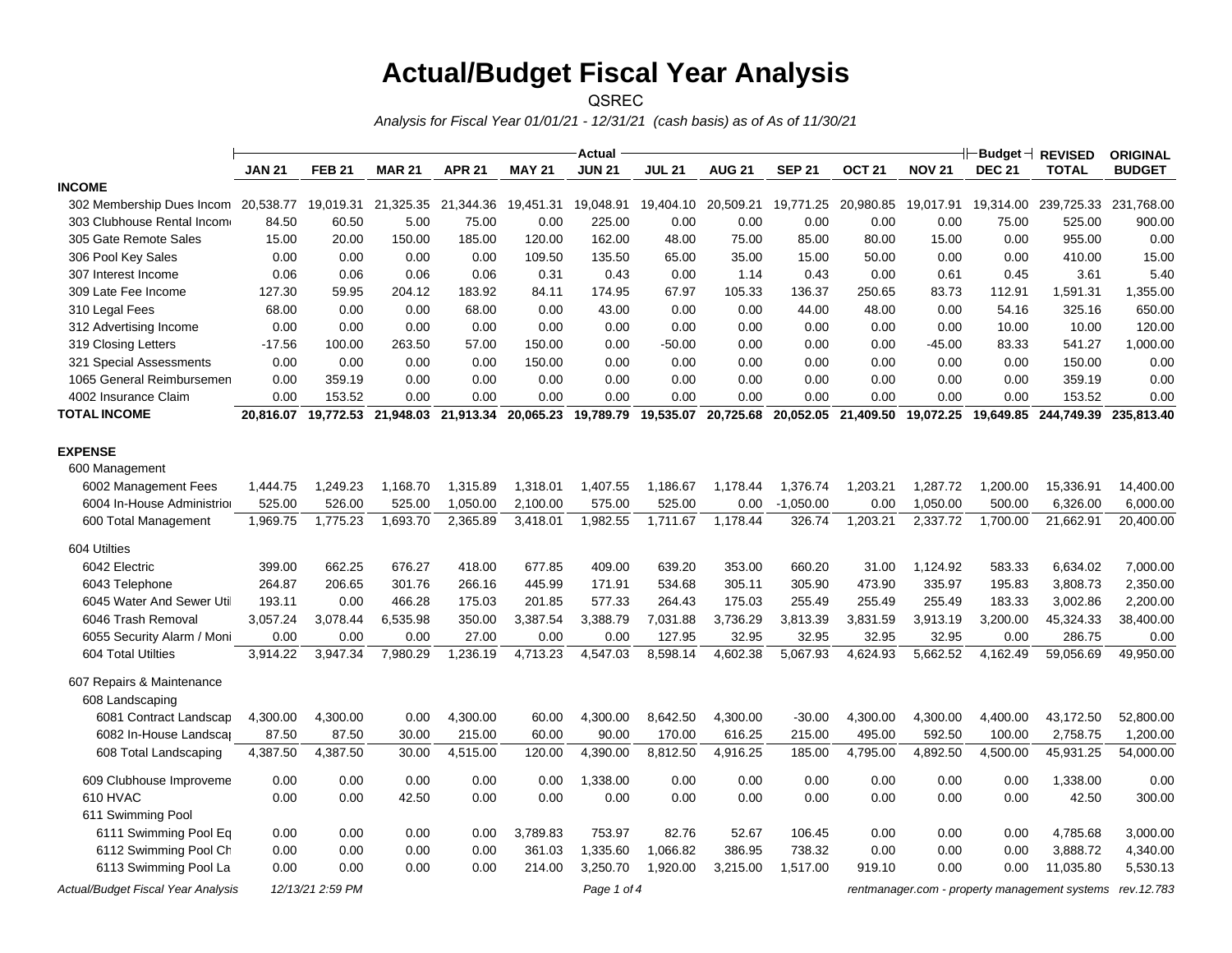|                                    |               |                  |               |               |               | Actual                       |               |               |               |               |               |               |                                                          | <b>ORIGINAL</b> |
|------------------------------------|---------------|------------------|---------------|---------------|---------------|------------------------------|---------------|---------------|---------------|---------------|---------------|---------------|----------------------------------------------------------|-----------------|
|                                    | <b>JAN 21</b> | <b>FEB 21</b>    | <b>MAR 21</b> | <b>APR 21</b> | <b>MAY 21</b> | <b>JUN 21</b>                | <b>JUL 21</b> | <b>AUG 21</b> | <b>SEP 21</b> | <b>OCT 21</b> | <b>NOV 21</b> | <b>DEC 21</b> | <b>TOTAL</b>                                             | <b>BUDGET</b>   |
| 6114 Swimming Pool Lic             | 0.00          | 0.00             | 100.00        | 0.00          | 75.00         | 0.00                         | 0.00          | 0.00          | 0.00          | 112.50        | 0.00          | 0.00          | 287.50                                                   | 275.00          |
| 611 Other Swimming Po              | 0.00          | 0.00             | 0.00          | 0.00          | 0.00          | 0.00                         | 0.00          | 0.00          | 0.00          | 0.00          | 26.27         | 0.00          | 26.27                                                    | 0.00            |
| 611 Total Swimming Pod             | 0.00          | 0.00             | 100.00        | 0.00          | 4,439.86      | 5,340.27                     | 3,069.58      | 3,654.62      | 2,361.77      | 1,031.60      | 26.27         | 0.00          | 20,023.97                                                | 13,145.13       |
| 613 Electrical                     | 0.00          | 0.00             | 0.00          | 0.00          | 0.00          | 0.00                         | 30.70         | 0.00          | 32.00         | 0.00          | 0.00          | 0.00          | 62.70                                                    | 350.00          |
| 617 Materials & Supplies           | 65.95         | 24.96            | 277.45        | 830.30        | 413.72        | 180.13                       | 1.16          | 154.32        | $-28.21$      | 24.82         | 0.00          | 65.00         | 2,009.60                                                 | 780.00          |
| 618 Plumbing                       | 0.00          | 117.00           | 50.73         | 0.00          | 173.91        | 285.00                       | 100.00        | 6.34          | 0.00          | 0.00          | 64.00         | 58.33         | 855.31                                                   | 700.00          |
| 619 Contract Labor                 | 522.08        | 55.00            | 346.86        | 511.89        | 522.50        | 1,145.00                     | 330.00        | 300.00        | 4,388.75      | 285.16        | 200.00        | 166.66        | 8,773.90                                                 | 2,000.00        |
| 620 Pest Control                   | 0.00          | 0.00             | 0.00          | 0.00          | 0.00          | 0.00                         | 5.94          | 0.00          | 0.00          | 0.00          | 0.00          | 0.00          | 5.94                                                     | 100.00          |
| 621 Fence & Gate Repairs           |               |                  |               |               |               |                              |               |               |               |               |               |               |                                                          |                 |
| 6210 Gate Repair                   | 32.00         | 0.00             | 0.00          | 0.00          | 342.00        | 0.00                         | 0.00          | 125.00        | $-171.00$     | 0.00          | 0.00          | 166.66        | 494.66                                                   | 2,000.00        |
| 6211 Camera Repairs                | 0.00          | 0.00             | 0.00          | 0.00          | 0.00          | 0.00                         | 0.00          | 0.00          | 0.00          | 0.00          | 0.00          | 83.33         | 83.33                                                    | 1,000.00        |
| 6212 Gate Mechanical               | 0.00          | 0.00             | 3,575.00      | 265.00        | 0.00          | 0.00                         | 225.00        | 1,750.00      | 385.60        | 175.00        | 0.00          | 133.33        | 6,508.93                                                 | 7,466.66        |
| 621 Total Fence & Gate             | 32.00         | 0.00             | 3,575.00      | 265.00        | 342.00        | 0.00                         | 225.00        | 1,875.00      | 214.60        | 175.00        | 0.00          | 383.32        | 7,086.92                                                 | 10,466.66       |
| 624 Parking Lot                    | 0.00          | 0.00             | 0.00          | 0.00          | 0.00          | 0.00                         | 0.00          | 0.00          | 0.00          | 1,700.00      | 0.00          | 0.00          | 1,700.00                                                 | 0.00            |
| 607 Other Repairs & Maint          | 0.00          | $-176.05$        | 0.00          | 0.00          | 0.00          | 0.00                         | 0.00          | 0.00          | 0.00          | 0.00          | 0.00          | 0.00          | $-176.05$                                                | 0.00            |
| 607 Total Repairs & Mainte         | 5,007.53      | 4,408.41         | 4,422.54      | 6,122.19      |               | 6,011.99 12,678.40 12,574.88 |               | 10,906.53     | 7,153.91      | 8,011.58      | 5,182.77      | 5,173.31      | 87,654.04                                                | 81,841.79       |
| 630 Special Assessment Proj        |               |                  |               |               |               |                              |               |               |               |               |               |               |                                                          |                 |
| 633 Camera Equipment               | 32.95         | 32.95            | 32.95         | 32.95         | 32.95         | 32.95                        | 0.00          | 0.00          | 0.00          | 0.00          | 0.00          | 0.00          | 197.70                                                   | 0.00            |
| 630 Total Special Assessm          | 32.95         | 32.95            | 32.95         | 32.95         | 32.95         | 32.95                        | 0.00          | 0.00          | 0.00          | 0.00          | 0.00          | 0.00          | 197.70                                                   | 0.00            |
| 669 Taxes / Insurance              |               |                  |               |               |               |                              |               |               |               |               |               |               |                                                          |                 |
| 670 Insurance                      | 0.00          | 0.00             | 7,105.28      | 0.00          | 0.00          | 0.00                         | 0.00          | 0.00          | 0.00          | 0.00          | 0.00          | 0.00          | 7,105.28                                                 | 4,350.00        |
| 674 Property Taxes                 | 0.00          | 0.00             | 0.00          | 0.00          | 0.00          | 0.00                         | 0.00          | 0.00          | 0.00          | 0.00          | 0.00          | 1,100.00      | 1,100.00                                                 | 1,100.00        |
| 669 Total Taxes / Insuranc         | 0.00          | 0.00             | 7,105.28      | 0.00          | 0.00          | 0.00                         | 0.00          | 0.00          | 0.00          | 0.00          | 0.00          | 1,100.00      | 8,205.28                                                 | 5,450.00        |
| 671 Legal, Professional Fees       |               |                  |               |               |               |                              |               |               |               |               |               |               |                                                          |                 |
| 6710 Legal Counsel                 | 0.00          | 44.00            | 0.00          | 0.00          | 0.00          | 0.00                         | 0.00          | 0.00          | 0.00          | 0.00          | 111.06        | 212.00        | 367.06                                                   | 2,544.00        |
| 6711 Lien Filing Fees              | 0.00          | 25.00            | 0.00          | 0.00          | 0.00          | 0.00                         | 624.00        | 0.00          | 0.00          | 144.00        | 0.00          | 0.00          | 793.00                                                   | 240.00          |
| 671 Total Legal, Professior        | 0.00          | 69.00            | 0.00          | 0.00          | 0.00          | 0.00                         | 624.00        | 0.00          | 0.00          | 144.00        | 111.06        | 212.00        | 1,160.06                                                 | 2,784.00        |
| 676 Accounting                     |               |                  |               |               |               |                              |               |               |               |               |               |               |                                                          |                 |
| 6761 Accounting Software           | 110.00        | 0.00             | 110.00        | 110.00        | 110.00        | 0.00                         | 110.00        | 110.00        | 0.00          | 110.00        | 110.00        | 110.00        | 990.00                                                   | 1,320.00        |
| 6762 Accounting Services           | 0.00          | 0.00             | 0.00          | 0.00          | 275.00        | 0.00                         | 0.00          | 0.00          | 0.00          | 0.00          | 0.00          | 0.00          | 275.00                                                   | 250.00          |
| 676 Total Accounting               | 110.00        | 0.00             | 110.00        | 110.00        | 385.00        | 0.00                         | 110.00        | 110.00        | 0.00          | 110.00        | 110.00        | 110.00        | 1,265.00                                                 | 1,570.00        |
| 677 Printing & Publication         |               |                  |               |               |               |                              |               |               |               |               |               |               |                                                          |                 |
| 6770 Postage                       | 0.00          | 0.00             | 0.00          | 56.70         | 0.00          | 68.50                        | 0.00          | 0.00          | 32.20         | 0.00          | 61.66         | 0.00          | 219.06                                                   | 331.00          |
| 6771 Copy Services                 | 0.00          | 0.00             | 0.00          | 0.00          | 0.00          | 0.00                         | 0.00          | 0.00          | 0.00          | 0.00          | 0.00          | 0.00          | 0.00                                                     | 425.00          |
| 677 Other Printing & Public        | 0.00          | 0.00             | 0.00          | 0.00          | 0.00          | 0.00                         | 0.00          | 0.00          | 0.00          | 0.00          | 0.00          | 0.00          | 0.00                                                     | 500.00          |
| 677 Total Printing & Publica       | 0.00          | 0.00             | 0.00          | 56.70         | 0.00          | 68.50                        | 0.00          | 0.00          | 32.20         | 0.00          | 61.66         | 0.00          | 219.06                                                   | 1,256.00        |
| 690 Other Expenses                 |               |                  |               |               |               |                              |               |               |               |               |               |               |                                                          |                 |
| 692 Reserve Fund                   | 0.00          | 0.00             | 0.00          | 0.00          | 0.00          | 0.00                         | 0.00          | 0.00          | 0.00          | 0.00          | 0.00          | 5,000.00      | 5,000.00                                                 | 60,000.00       |
| 690 Other Other Expenses           | 0.00          | 0.00             | 0.00          | 0.00          | 0.00          | 0.00                         | 0.00          | 0.00          | 0.00          | 0.00          | 149.68        | 0.00          | 149.68                                                   | 0.00            |
| 690 Total Other Expenses           | 0.00          | 0.00             | 0.00          | 0.00          | 0.00          | 0.00                         | 0.00          | 0.00          | 0.00          | 0.00          | 149.68        | 5,000.00      | 5,149.68                                                 | 60,000.00       |
| Actual/Budget Fiscal Year Analysis |               | 12/13/21 2:59 PM |               |               |               | Page 2 of 4                  |               |               |               |               |               |               | rentmanager.com - property management systems rev.12.783 |                 |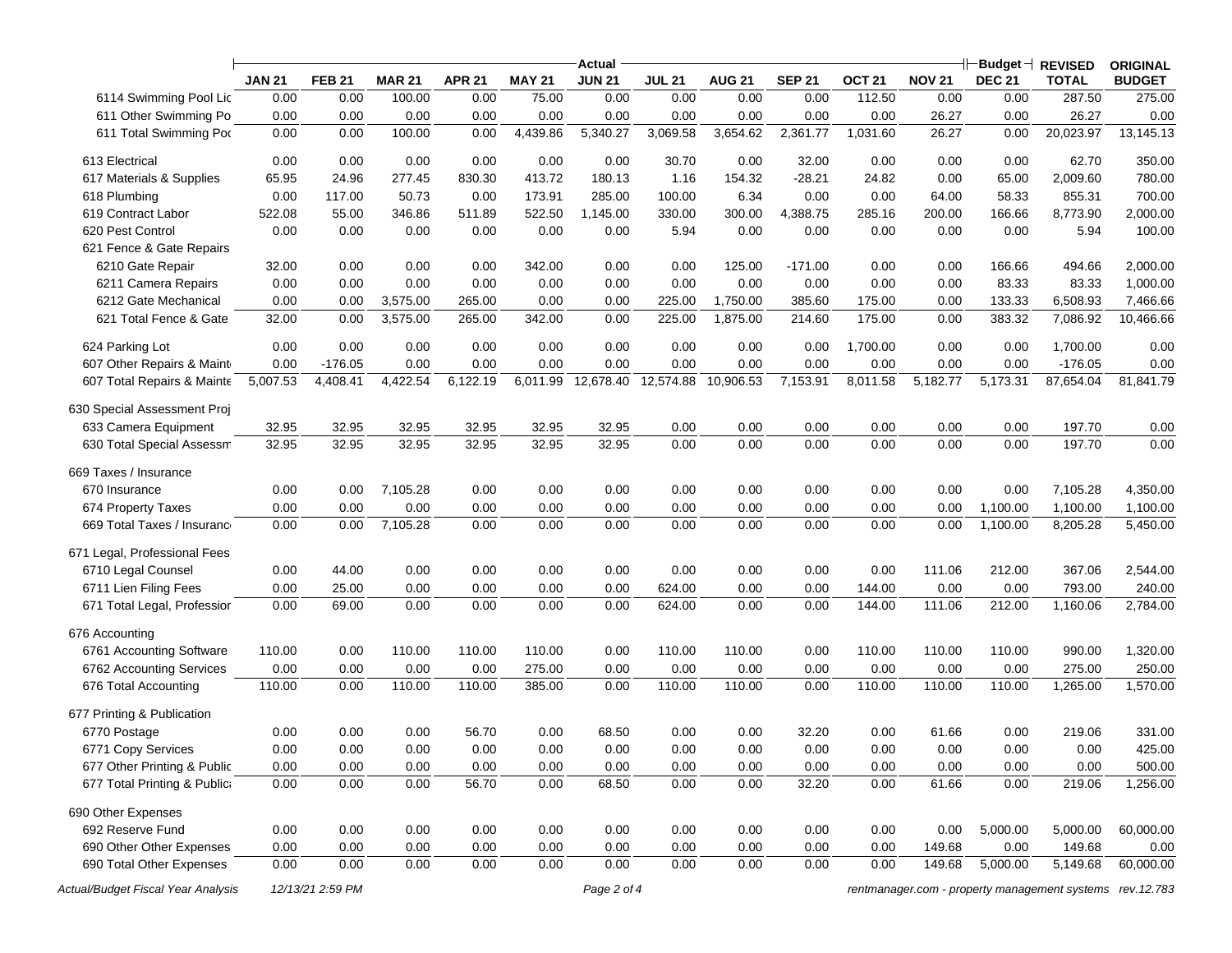|                            | <b>JAN 21</b> | <b>FEB 21</b> | <b>MAR 21</b> | <b>APR 21</b> | <b>MAY 21</b> | <b>Actual</b><br><b>JUN 21</b> | <b>JUL 21</b> | <b>AUG 21</b> | <b>SEP 21</b> | OCT <sub>21</sub> | <b>NOV 21</b> | $\vdash$ Budget $\neg$<br><b>DEC 21</b> | <b>REVISED</b><br><b>TOTAL</b> | <b>ORIGINAL</b><br><b>BUDGET</b> |
|----------------------------|---------------|---------------|---------------|---------------|---------------|--------------------------------|---------------|---------------|---------------|-------------------|---------------|-----------------------------------------|--------------------------------|----------------------------------|
| 691 Adjustments To Expense | 0.50          | 0.00          | 0.00          | 0.00          | 0.00          | 0.00                           | 0.00          | 0.00          | 0.00          | 0.00              | 0.00          | 0.00                                    | 0.50                           | 0.00                             |
| 700 Office / Admin         |               |               |               |               |               |                                |               |               |               |                   |               |                                         |                                |                                  |
| 673 Bank Fees              | 0.00          | 10.50         | 0.00          | 24.00         | 12.00         | 0.00                           | 0.00          | 0.00          | 0.00          | 0.00              | 10.00         | 0.00                                    | 56.50                          | 0.00                             |
| 7002 Clubhouse Decor / Se  | 0.00          | 150.00        | 0.00          | 0.00          | 0.00          | 0.00                           | 0.00          | 0.00          | 150.00        | 0.00              | 0.00          | 0.00                                    | 300.00                         | 0.00                             |
| 7003 Office Supplies       | 0.00          | 0.00          | 73.20         | 0.00          | 0.00          | 253.10                         | 78.82         | 0.00          | 0.00          | 67.59             | 31.49         | 45.00                                   | 549.20                         | 540.00                           |
| 700 Other Office / Admin   | 0.00          | 0.00          | 0.00          | 0.00          | 0.00          | 0.00                           | 0.00          | 0.00          | 0.00          | 0.00              | 150.00        | 0.00                                    | 150.00                         | 0.00                             |
| 700 Total Office / Admin   | 0.00          | 160.50        | 73.20         | 24.00         | 12.00         | 253.10                         | 78.82         | 0.00          | 150.00        | 67.59             | 191.49        | 45.00                                   | 1.055.70                       | 540.00                           |
| <b>TOTAL EXPENSE</b>       | 11.034.95     | 10.393.43     | 21,417.96     | 9,947.92      | 14,573.18     | 19,562.53                      | 23,697.51     | 16,797.35     | 12,730.78     | 14,161.31         | 13,806.90     | 17,502.80                               | 185.626.62                     | 223.791.79                       |
| OTHER INCOME               |               |               |               |               |               |                                |               |               |               |                   |               |                                         |                                |                                  |
| 800 Unallocated Prepays    | 3.152.92      | $-1.985.46$   | .775.91       | $-287.96$     | $-754.03$     | 155.25                         | 657.96        | $-584.35$     | $-1.794.59$   | $-50.56$          | $-538.98$     | 0.00                                    | $-253.89$                      | 0.00                             |
| TOTAL OTHER INCOME         | 3,152.92      | $-1,985.46$   | 1,775.91      | $-287.96$     | $-754.03$     | 155.25                         | 657.96        | -584.35       | $-1,794.59$   | $-50.56$          | $-538.98$     | 0.00                                    | $-253.89$                      | 0.00                             |
| NET INCOME                 | 12.934.04     | 7,393.64      | 2,305.98      | 11,677.46     | 4,738.02      | 382.51                         | $-3,504.48$   | 3,343.98      | 5,526.68      | 7,197.63          | 4,726.37      | 2.147.05                                | 58,868.88                      | 12,021.61                        |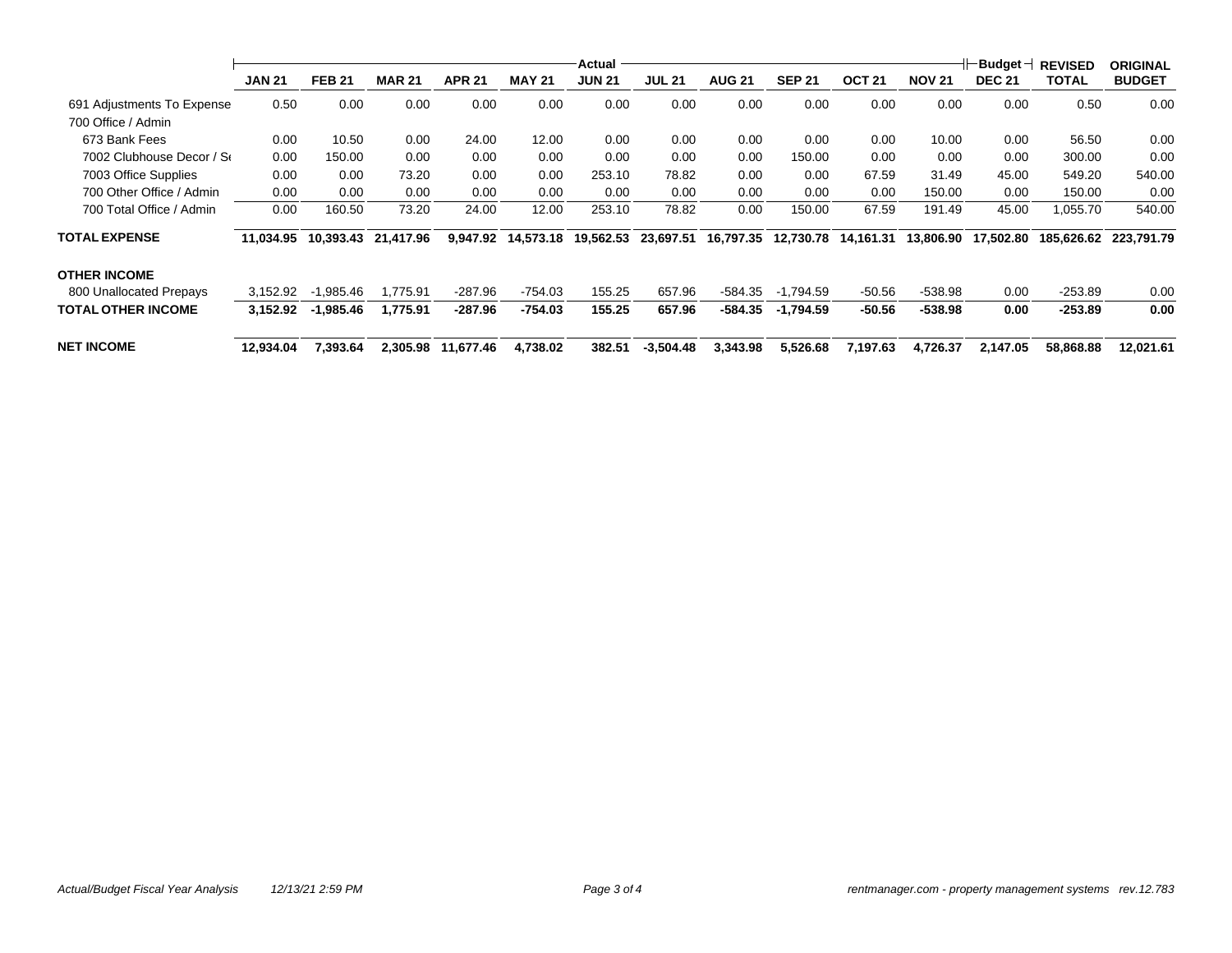|                           |               |               |                                  |                    |               | Actual        |               |               |               |               |               |               | .⊢Budget⊣ REVISED | <b>ORIGINAL</b>                                                                                                                     |
|---------------------------|---------------|---------------|----------------------------------|--------------------|---------------|---------------|---------------|---------------|---------------|---------------|---------------|---------------|-------------------|-------------------------------------------------------------------------------------------------------------------------------------|
|                           | <b>JAN 21</b> | <b>FEB 21</b> | <b>MAR 21</b>                    | <b>APR 21</b>      | <b>MAY 21</b> | <b>JUN 21</b> | <b>JUL 21</b> | <b>AUG 21</b> | <b>SEP 21</b> | <b>OCT 21</b> | <b>NOV 21</b> | <b>DEC 21</b> | <b>TOTAL</b>      | <b>BUDGET</b>                                                                                                                       |
| <b>NET INCOME SUMMARY</b> |               |               |                                  |                    |               |               |               |               |               |               |               |               |                   |                                                                                                                                     |
| Income                    | 20.816.07     |               |                                  |                    |               |               |               |               |               |               |               |               |                   | 19,772.53 21,948.03 21,913.34 20,065.23 19,789.79 19,535.07 20,725.68 20,052.05 21,409.50 19,072.25 19,649.85 244,749.39 235,813.40 |
| Expense                   |               |               | -11.034.95 -10.393.43 -21.417.96 |                    |               |               |               |               |               |               |               |               |                   | -9,947.92 -14,573.18 -19,562.53 -23,697.51 -16,797.35 -12,730.78 -14,161.31 -13,806.90 -17,502.80 -185,626.62 -223,791.79           |
| Other Income & Expense    | 3.152.92      | $-1.985.46$   | 1.775.91                         | $-287.96$          | $-754.03$     | 155.25        | 657.96        | $-584.35$     | -1.794.59     | $-50.56$      | $-538.98$     | 0.00          | $-253.89$         | 0.00                                                                                                                                |
| <b>NET INCOME</b>         | 12.934.04     | 7.393.64      |                                  | 2.305.98 11.677.46 | 4.738.02      | 382.51        | -3.504.48     | 3.343.98      | 5.526.68      | 7.197.63      | 4.726.37      | 2.147.05      | 58.868.88         | 12.021.61                                                                                                                           |

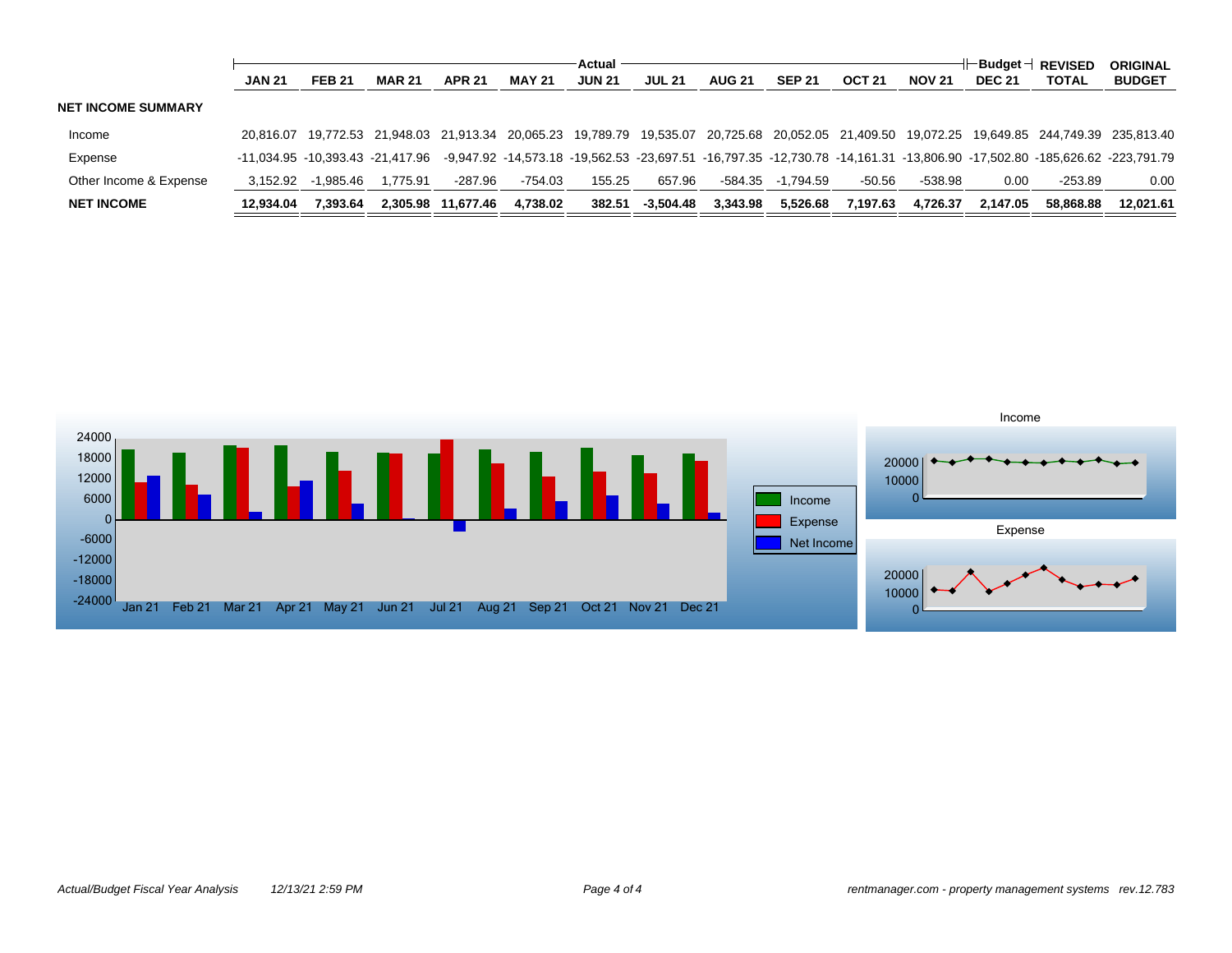### **Balance Sheet**

QSREC

*As of 11/30/21 (cash basis)*

#### **ASSETS**

| <b>Bank Account</b>                  |             |
|--------------------------------------|-------------|
| 1002 QSREC BOK op                    | 35,690.71   |
| 1004 QSREC BOK res                   | 0.16        |
| 1013 QSREC First Citzens Bank - OP   | 8,040.23    |
| 1014 QSREC First Citzens - RESERVE   | 24,995.00   |
| <b>Total Bank Account</b>            | 68,726.10   |
| <b>Other Current Asset</b>           |             |
| 1100 Undeposited Funds               | 2,504.07    |
| 2010 Pass-through                    | $-1,359.07$ |
| <b>Total Other Current Asset</b>     | 1,145.00    |
| <b>Fixed Asset</b>                   |             |
| 1009 Equipment & Machinery           | 325.11      |
| <b>Total Fixed Asset</b>             | 325.11      |
| <b>TOTAL ASSETS</b>                  | 70,196.21   |
| <b>LIABILITIES &amp; EQUITY</b>      |             |
| <b>Liabilities</b>                   |             |
| <b>Other Current Liability</b>       |             |
| 2009 Security Deposits               | $-200.00$   |
|                                      |             |
| <b>Total Other Current Liability</b> | $-200.00$   |
| <b>Total Liabilities</b>             | $-200.00$   |
| <b>Equity</b>                        |             |
| 3000 Net Income                      | 56,721.83   |
| 3001 Retained Earnings               | 13,674.38   |
| <b>Total Equity</b>                  | 70,396.21   |

 $\equiv$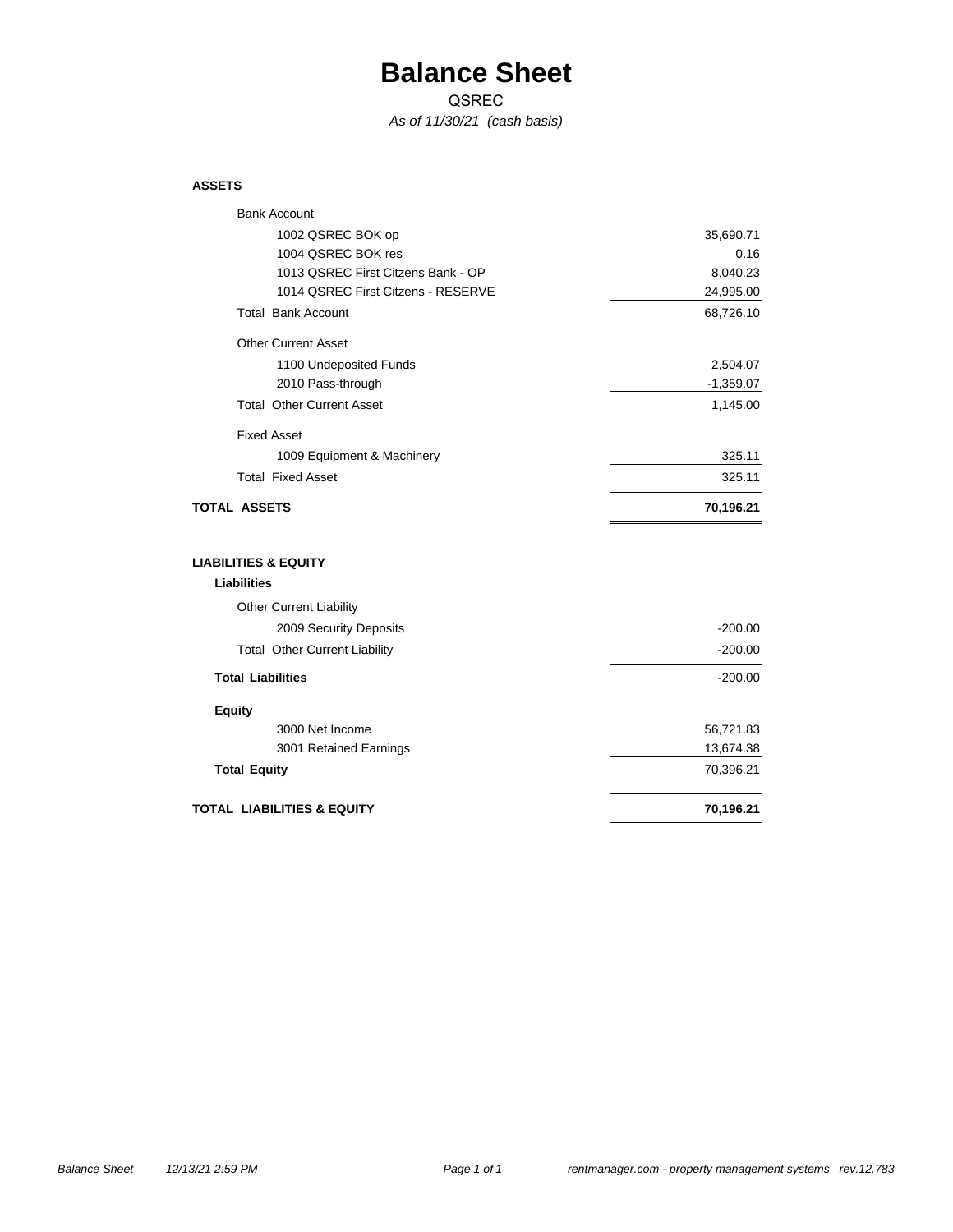# **Owner Bill Attachments**

QSREC

### *Paid between 11/01/21 and 11/30/21*

| <b>Bill Date</b><br><b>Vendor</b> | <b>Invoice #</b> | Memo                                                                                                                                                                                                                                                                                                                                                                                                                                                                                                                                                                                        | <b>Amount</b> | No. of<br><b>Attachments</b> |
|-----------------------------------|------------------|---------------------------------------------------------------------------------------------------------------------------------------------------------------------------------------------------------------------------------------------------------------------------------------------------------------------------------------------------------------------------------------------------------------------------------------------------------------------------------------------------------------------------------------------------------------------------------------------|---------------|------------------------------|
|                                   |                  |                                                                                                                                                                                                                                                                                                                                                                                                                                                                                                                                                                                             | 110.00        | $\Omega$                     |
| 09/30/21 OG&E                     | 14413ELE09       |                                                                                                                                                                                                                                                                                                                                                                                                                                                                                                                                                                                             | 408.00        |                              |
|                                   |                  |                                                                                                                                                                                                                                                                                                                                                                                                                                                                                                                                                                                             | 55.53         |                              |
|                                   |                  |                                                                                                                                                                                                                                                                                                                                                                                                                                                                                                                                                                                             | 130.00        |                              |
|                                   |                  |                                                                                                                                                                                                                                                                                                                                                                                                                                                                                                                                                                                             | 30.00         |                              |
|                                   |                  |                                                                                                                                                                                                                                                                                                                                                                                                                                                                                                                                                                                             | 26.27         |                              |
|                                   |                  |                                                                                                                                                                                                                                                                                                                                                                                                                                                                                                                                                                                             | 105.00        |                              |
|                                   |                  |                                                                                                                                                                                                                                                                                                                                                                                                                                                                                                                                                                                             | 55.00         |                              |
| 10/27/21 AT&T Services            | PHONE1027        |                                                                                                                                                                                                                                                                                                                                                                                                                                                                                                                                                                                             | 112.06        |                              |
| 10/29/21 OG&E                     | 14413ELE10       |                                                                                                                                                                                                                                                                                                                                                                                                                                                                                                                                                                                             | 443.00        |                              |
| 10/29/21 OG&E                     | 14413LTS-E       |                                                                                                                                                                                                                                                                                                                                                                                                                                                                                                                                                                                             | 258.92        |                              |
| 10/29/21 OG&E                     | 14413GATE-       |                                                                                                                                                                                                                                                                                                                                                                                                                                                                                                                                                                                             | 15.00         |                              |
|                                   |                  |                                                                                                                                                                                                                                                                                                                                                                                                                                                                                                                                                                                             | 55.53         |                              |
|                                   |                  |                                                                                                                                                                                                                                                                                                                                                                                                                                                                                                                                                                                             | 61.66         |                              |
| 11/02/21<br>Ignacio Pasillas      | 2987             |                                                                                                                                                                                                                                                                                                                                                                                                                                                                                                                                                                                             | 4300.00       |                              |
| 11/02/21 Specialty Graphics, Inc  | 24864            |                                                                                                                                                                                                                                                                                                                                                                                                                                                                                                                                                                                             | 149.68        |                              |
| 11/02/21 City of Oklahoma City    | 14413wat11(      |                                                                                                                                                                                                                                                                                                                                                                                                                                                                                                                                                                                             | 255.49        |                              |
|                                   |                  |                                                                                                                                                                                                                                                                                                                                                                                                                                                                                                                                                                                             | 180.00        |                              |
|                                   |                  |                                                                                                                                                                                                                                                                                                                                                                                                                                                                                                                                                                                             | 1050.00       | 1                            |
|                                   |                  |                                                                                                                                                                                                                                                                                                                                                                                                                                                                                                                                                                                             | 64.00         |                              |
|                                   |                  |                                                                                                                                                                                                                                                                                                                                                                                                                                                                                                                                                                                             | 92.50         | 1                            |
| 11/15/21 PHYL'S MAINTEANCE        | 6                |                                                                                                                                                                                                                                                                                                                                                                                                                                                                                                                                                                                             | 200.00        | 1                            |
| 11/15/21 GFL ENVIROMENTAL         | AV00018316       |                                                                                                                                                                                                                                                                                                                                                                                                                                                                                                                                                                                             | 3913.19       | 1                            |
| 11/16/21 Oklahoma HOA Partner     | 931              |                                                                                                                                                                                                                                                                                                                                                                                                                                                                                                                                                                                             | 150.00        | 1                            |
| 11/16/21 American Express         | 112-3007032      |                                                                                                                                                                                                                                                                                                                                                                                                                                                                                                                                                                                             | 31.49         | 1                            |
| 11/19/21 AT&T Services            |                  |                                                                                                                                                                                                                                                                                                                                                                                                                                                                                                                                                                                             | 223.91        | 0                            |
| 11/22/21 Security Options         |                  |                                                                                                                                                                                                                                                                                                                                                                                                                                                                                                                                                                                             | 32.95         | 0                            |
| 11/24/21 Oklahoma HOA Partner     | oct21mgmt        |                                                                                                                                                                                                                                                                                                                                                                                                                                                                                                                                                                                             | 1287.72       | 0                            |
|                                   |                  | 06/01/20 Quail Springs HOA Phase<br>10/15/21 Nash Cohenour Kelley & (60436<br>10/19/21 HRES Maintenance & Mal14413-IN-HC<br>10/19/21 HRES Maintenance & Mal101921-QSR<br>10/21/21 DEPARTMENT OF ENVIF2110105006<br>10/26/21 HRES Maintenance & Mal102621-1441<br>10/26/21 HRES Maintenance & Mal102621-1441<br>11/01/21 Nash Cohenour Kelley & (60437<br>11/01/21 HRES Maintenance & MalSEPT21-OC<br>11/02/21 HRES Maintenance & Mal110221-1441<br>11/05/21 Quail Springs HOA Phase 100521 1102<br>11/09/21 HRES Maintenance & Mal110921-1441<br>11/09/21 HRES Maintenance & Mal110921-1441 |               |                              |